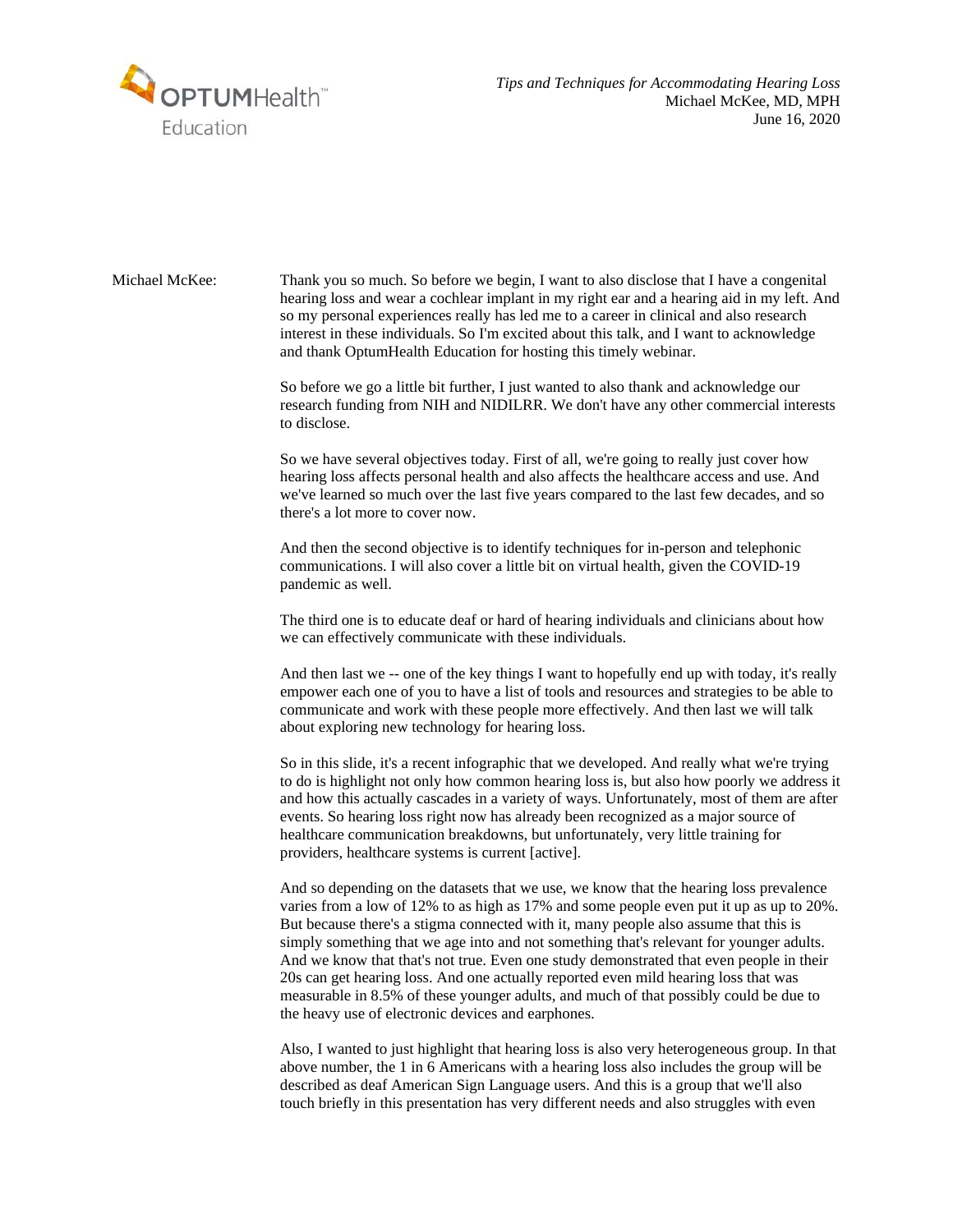

more healthcare marginalization.

And then the other thing I wanted to just move over is how expensive hearing aids are. So when you look at the cost of hearing aids, these are  $-$ - they're the most expensive material item that you're going to purchase on average. So after a house and car, hearing aids ranging anywhere from \$2,200 to \$7,000 for a pair of hearing aids. So it's really unrealistic in most cases to expect many people often with limited income or retirees to be able to come up with that amount of money. And the other thing I wanted to just highlight that has unfortunately affected how well we're addressing hearing loss in the country. And less than 20% who qualify for hearing aids actually get or use the hearing aids.

So going onto the lower row, this actually seems to affect not only how often they go to the emergency department. And when we compared it to their hearing peers, there's 17% increased risk when they -- of going to the emergency department when compared to their hearing peers. But the other thing is that readmission, so after a hospital discharge, these individuals are much more likely to also be readmitted. And we have a couple studies ranging from 32% to 44% greater odds of hospital readmission for those who have hearing loss and also trouble communicating.

And then finally, these individuals have a higher accrued healthcare cost. And it has been reported that these individuals have costs of 46% greater than what we see with those that don't have a hearing loss. So there's a lot that we could do to really tackle this.

So why do we want to really focus on deaf or hard of hearing individuals? So the first thing is that it globally affects us in many different ways. So when you think about how it impacts us, it's psychological, cognitive, social and even physical. And so it affects the quality of our relationships. It can affect our ability to be employed or advance in our careers. So it's really important that we need to make sure that we think about how it affects their lives, and what can we do to improve not only their health, but also get them and empower them with different strategies so that they can actually navigate through life more effectively.

And one of the hot topics lately over the past several years is the connection between hearing loss and cognitive decline. And what we have found is that hearing loss individuals seem to carry a 30% greater risk for cognitive decline. And these are among individuals who acquire hearing loss later in life compared to their hearing peers. So that actually seems to have a lot of potential healthcare costs and consequences as we go forward. We're still exploring some of the roles and how that actually comes about.

But the other important thing is that hearing loss is also associated with a number of health conditions and even having a reaction to certain medications. So some of the health conditions that we have seen much higher with individuals with hearing loss is such as diabetes, cardiovascular disease and even cancer. So we need to do a better job engaging these individuals in our healthcare system.

So I wanted to change gears a little bit, talk a little more in depth about the access and utilization of health care. So as I mentioned, over the past few years we've had an explosion of really great articles, great research that actually explores how hearing loss affects the ability of our individuals navigating the healthcare system and also how it affects our personal health as well.

So on the upper left, we have the first article by Dr. Genther back in 2015 demonstrated that with advanced and severity of hearing loss seems to also increase the risk of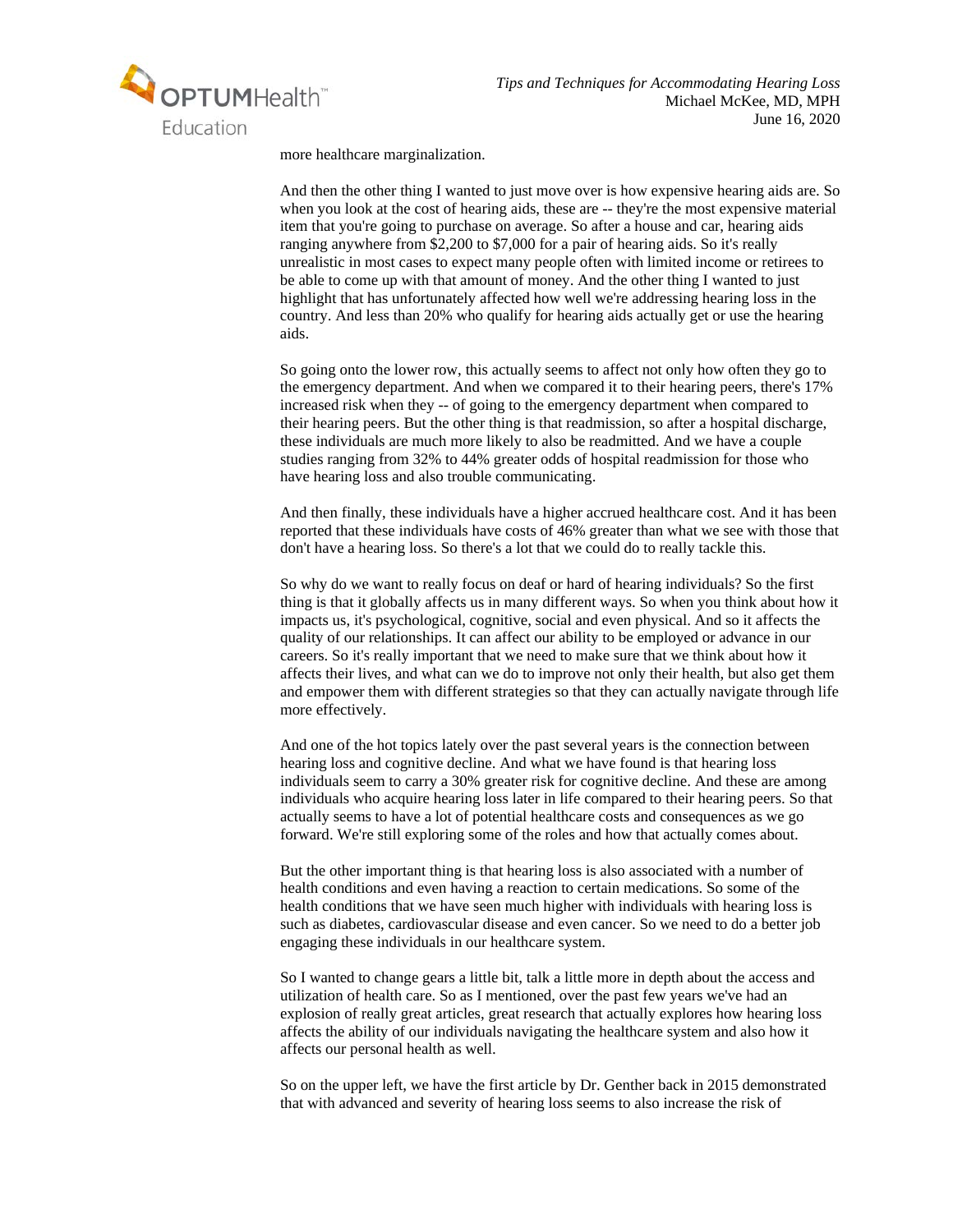

hospitalization for older adults. So in this case, mild hearing loss seems to carry a 16% greater risk of hospitalization compared to their hearing peers. When you go up to moderate range for hearing loss, that number jumps up to 21%.

The next thing is down below by Dr. Reed, actually looked at the per capita basis found that these individuals with hearing loss had a \$22,000 increased healthcare cost over 10 years. And he also found that emergency department and hospital rates were much higher than their hearing peers. And this was, again, after adjustment. There were many socioeconomic, demographic and health factors.

Again then on the bottom left by Dr. Chang found that those who actually had hearing loss and also reported trouble communicating with their medical staff, and this was again the older adults, had a 32% greater risk of hospital readmission. So this again just highlights that we need to make sure that we have effective commination for these individuals.

And then on the top right, I really feel that this actually offers potential promise. So by actually providing hearing aids, this actually demonstrated that we might be able to reduce the hospitalization among these individuals. So this article by Dr. Mahmoudi found that among those with hearing loss who were able to get hearing aids, their hospitalization and emergency department were actually reduced by 9% and 10%, respectively.

So I wanted now to talk about some strategies, how we can actually improve deaf or hard of hearing communication. Before we begin, I wanted to just briefly just highlight how communication breakdowns occur and how they actually start to affect the quality of our relationship with our deaf or hard of hearing patients. And so obviously with communication breakdowns among these individuals has already been well documented. What we have not done is demonstrated how little awareness and provider training is currently among our medical and health training programs. And this actually affects the ability to care for these people effectively.

So you can imagine when you have poor communication with your provider, healthcare provider, you're not only going to be less satisfied, but also less likely to understand what's going on with your health. And what will end up happening is that you're probably not going to be able to understand and follow through on their recommendations. And we already have a variety of articles demonstrating that treatment adherence and misunderstandings are recognized factors for emergency department visits, as well as readmissions in the general population. This has not been well-studied for the deaf or hard of hearing population, but I expect that that would be the same case for this group as well.

The other group I want to just highlight is that deaf signers, keep in mind there's roughly about 0.5 million to 1 million deaf American Sign Language users in this country. And one of the key things that I see with this population is frequency of misdiagnosis or mistrust within this population. And many of these individuals have compounded issues about language and communication barriers. So they are not only communication different language, but they also have the same barriers in terms of communicating and not able to hear.

But what's different about this group compared to the hard of hearing population is that they view very differently from what we have in our medical establishment is that hearing loss is not a disability in their viewpoint. They actually view it as a cultural identity. And so that differs quite a bit from the rest of the deaf or hard of hearing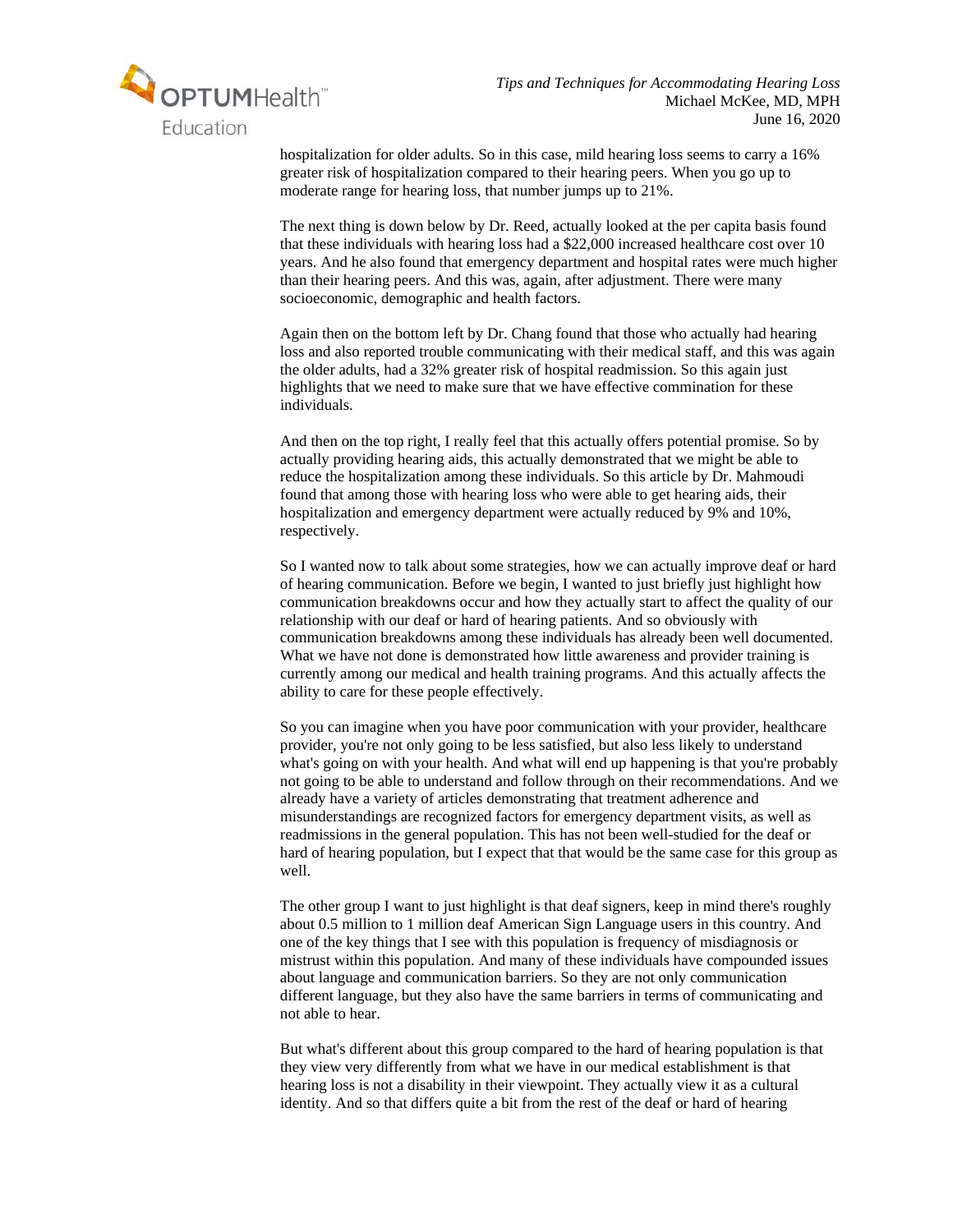

population in which they view their hearing loss as a disability. So it's important to understand that patient values may differ among that group, and we need to make sure we understand it before just labeling it as a disability or something negative. This also, because of this rift often with healthcare providers, has generated quite a bit of mistrust. And I see that, unfortunately, in mental health and also in primary care.

And then the other thing, just to complicate things further, deaf or hard of hearing individuals are 7 times more likely to have inadequate health literacy compared to their hearing peers. So that actually impacts their ability to navigate health care and also to understand and manage their health conditions.

So we are right now celebrating our 30th anniversary at the Americans with Disabilities Act. And this is really a landmark law that really paved the way and provided greater access for many people, including those with hearing loss. But unfortunately, the law is still pretty vague in terms of what's required. But one of the things that is certainly clear is that it expects healthcare systems and providers to ensure effective communication. Now that may vary among from one individual to another individual, but it's important that we need to understand that any accommodations are not the responsibility of the patient, but the responsibility of healthcare providers and healthcare systems. And so we need to be treated that as a business or an operating expense.

So unfortunately, despite 30 years later, we regularly and inconsistently provide accommodations. And this was highlighted in a Lancet article in which they had a small group of deaf patients, and they were able to follow them and found -- and these were deaf individuals who communicated sign language. And they were given interpreters only 17% of the time that they met with their primary care providers. Only 17%. And what was even I thought was striking and worse is that the doctors were overly confident and felt that their communication was [effective], even though they did not share or communicate in the same language. So you could see that we need greater provider training just to be able to work with these people effectively.

So I wanted to just go onto the next slide to the Universal Design and Inclusion Principles. And I think this also lends well to this population as well. So on the next one here, I'm going to just go through a list of things that we have largely incorporated at our get Deaf Health Clinic, which is held at the Dexter Health Center here in Michigan Medicine. And we tried to incorporate many of these principles. So the one key thing and I tell people is that we need to be humble. We need to understand that we are largely not the expert, but that they are often the experts. And we need to be able to understand how can we achieve effective communication with these individuals. And the best way to do that is to simply ask and learn about them. But we also need to make sure that we have these accommodations set in place early on so that it's not a last minute scramble for many providers as well.

The other thing is, going down a little bit further, is really thinking about how clear communication principles do work really well here. And so again, speaking clearly at a normal pace. Face the patient, make eye contact. I'm amazed on how little eye contact that we have in medicine nowadays. So we're often -- we have a laptop or a computer. We're looking at the electronic health records and not facing these individuals, and that's going to affect the quality of the communication with them.

And one of the ways that I actually was able to get rid of the computer prior to the COVID-19 situation came up was actually using a scribe. So a scribe is a great way to take that computer out, be able to engage directly with the patient and look at them directly. And I just found that to be super helpful.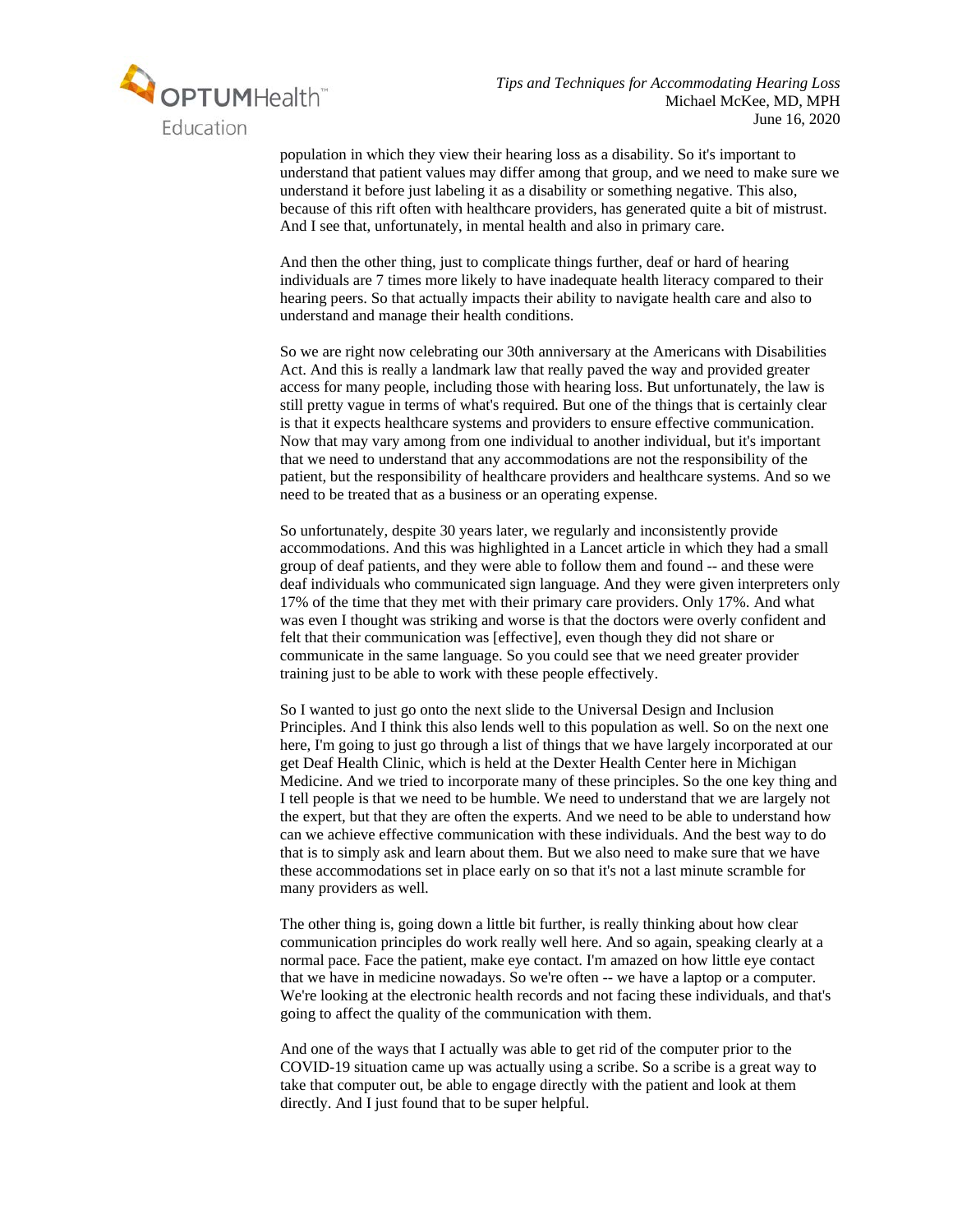

The other way is also make sure that the electronic health record is a useful tool for yourself. So I often flag charts. I put who may need additional communication assistance. How that can actually be appropriately achieved. And I'll show you in the next slide how we can actually put that in different areas.

The next thing is really important, again, from the health literacy principle is just picture is worth a thousand words, and it's important to incorporate digital aids and pictographs. We are able to pull up a lot of things online, Google images and so forth. So try to incorporate that.

And then going on to the last two, it's really useful to do teach-back and [teach-the goals], principles to make sure that these patients are truly interested in what you're saying. Don't just simply accept that or assume that they understand where if they just nod their head. But actually inquire and see if not only providing a summary, but have them be able to explain what has been shared with you.

Again, the other thing is with the use of door knock alarms. We use this, and I have also found this to be incredibly helpful to make it a more welcoming and more comfortable environment. So you can imagine that somebody's knocking on the door, they're not able to hear. They may be in a vulnerable situation, maybe changing. So the door knock alarms that actually has a light alarm instead of a sound is able to notify that somebody is going to be coming in. So again, I encourage people to think about those ways to make it more comfortable.

And then lastly, we have not used this in our clinic. It's a personal sound amplification product. But I have heard a number of people say that this has been very useful, especially in nursing homes or in inpatient settings. But keep in mind that this is not a one size fits all. So many people, while they don't have hearing aids, it's only useful for those with mild to moderate hearing loss. It probably is not going to be a useful tool for those with severe and profound hearing loss.

So in the next slide here, just an example of a fake patient. And I'm going to just briefly just talk about where we can actually flag these charts. So in the first box sort of on the top in the middle in [mid-sector] is actually under the patient's name, and there's an FYI box. It may be hard to see, but there's an FYI box and there's also a little sticky note. So these are often great spots to put specific communication accommodations that may not necessarily be a sign language interpreter. So that's a really ideal spot for me to put things in there.

And in the second one, going over to the right upper box, this is really useful for people who don't speak English or prefer sign language interpreter, especially for deaf signers, so that if they see other providers other than myself, we can get interpreters set up to be able to take care of those patients and effectively communicate with them.

And then the third box down below, it's a problem list. And I encourage people to make sure that they put hearing loss, try to be specific, because that actually helps to highlight and increase the awareness of providers knowing, okay, so this is the person that has a hearing loss. I'm going to need to be aware of that and make sure that they understand me.

So the next one here is talking about ways that we can improve the system, the healthcare system and how it actually impacts the quality of communication. So one of the things I will emphasize is that we need to have a diverse healthcare workforce, and we need to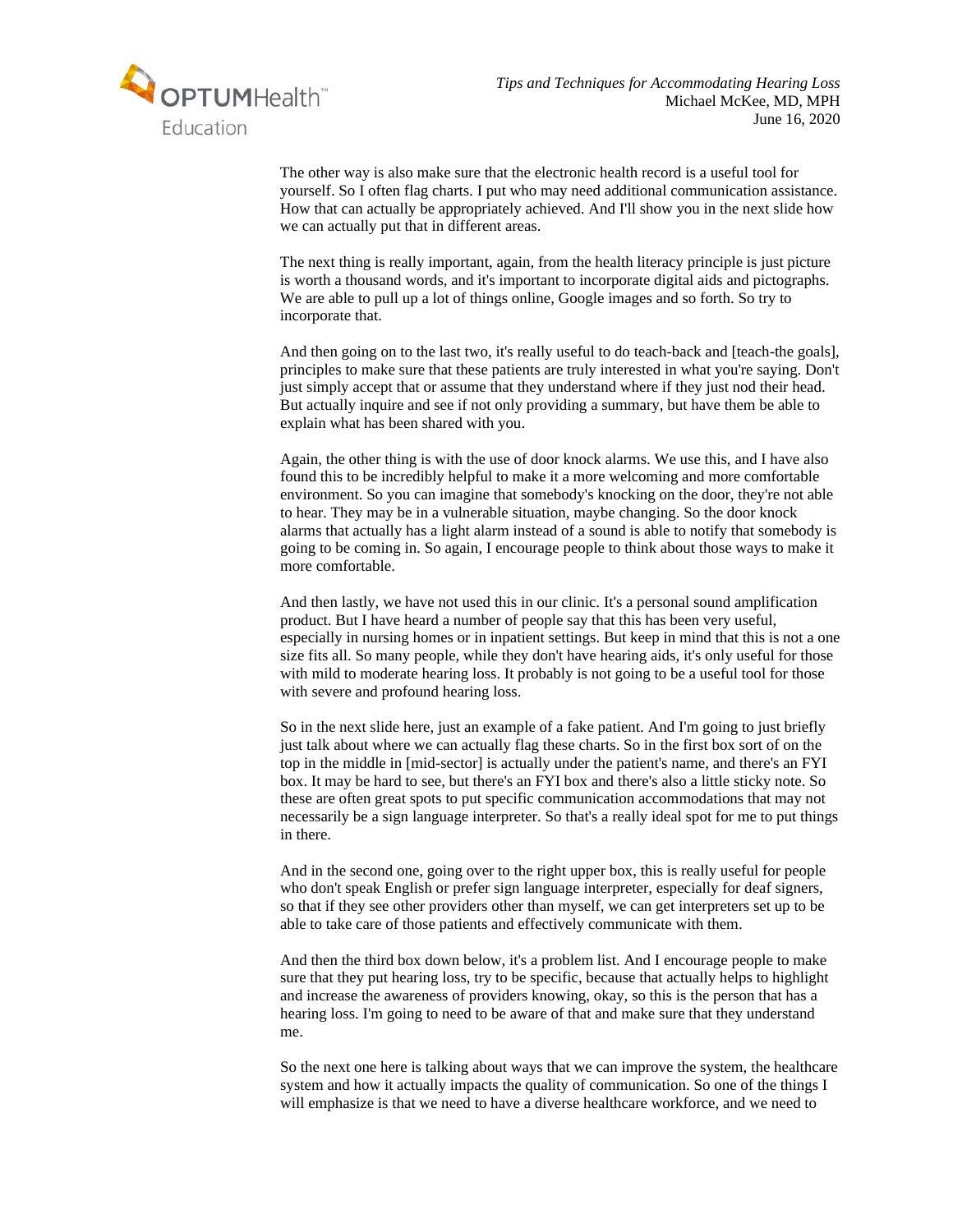

understand that disability is part of the diversity equation. I encourage and challenge healthcare systems to have more people with a hearing loss so it actually reflects what's out there in the patient population. Because many of these people will have life experiences and also tech-shooting skills, and even empathy that could help them find creative ways to improve healthcare access for these patients.

The other thing is that healthcare systems need to prioritize policies to make it clear that accommodations must be provided. And it's our responsibility; not the patient's responsibility. So that needs to be clear from leadership and trickling down to all of the staff and providers so that they understand and carry that out.

And the other thing is we need to make our healthcare system a user friendly system. It's amazing how complicated our system is, not only just trying to navigate through the forms, but also trying to go through different clinics, trying to go through referrals. So we have a lot that we can do to try to simplify that.

The next thing I wanted to just highlight and just give a shout out to our staff members at the Dexter Health Center. They are really key players. They play an important role with the deaf or hard of hearing patient care. And when these patients ask for appointments, the staff are really the ones that help to not only document their communication needs, but also set up accommodations as needed. So waiting for until your arrival on the appointment slot, it's really just a recipe for disaster. So we're trying to avoid that, minimize that, and so we try to be proactive and prepare.

The other thing is that staff have also, they made a number of simple forms to help with check-in and check-out processes just to really kind of make it easier to get in and out. And that really has been also effective in minimizing some of the confusion up there.

And then the other thing I -- you can see this little picture here is something called a UbiDuo2. There's also another equipment, an older one called Interpretype. And these are two-way typewriters, and they can be very useful typing back and forth. The reason why these are better, no writing back and forth. It's hard to understand people's handwriting at times. So this is a more effective, quicker way to go back and forth. So that's another tool that can be useful in a number of clinics, too.

And then lastly, we offer -- generally once a week we do like a lunch hour sign language class. A great way to really improve the hearing loss awareness. Also get some of our staff members to be more comfortable with conversational sign. And that also, again, really makes it more welcoming for the patients.

So the next slide here, wanting to talk about ancillary communication. So, many deaf or hard of hearing individuals use relay services. And this is available for anybody free of charge, and it helps them to be able to use the telephone. And the other thing is that it can be provided both in a text telephone or video relay service. So an example of a deaf hard of hearing person, they may be able to call or relay operator or interpreter. And if they're calling the interpreter, they're going to be using a tool call a videophone. And so when they communicate with the operator or the interpreter, that person then voices whatever is being typed out or signed to the hearing person. So they're really sort of a tech interpreter or a technology person to kind of facilitate that call. And then when the hearing person such as a staff member speaks back, the operator or the interpreter will be able to either type our or sign out the message, and then they can go back and forth.

So again, this is free of charge, but it's important for staff members to be comfortable knowing how this works. And then the other thing is also really useful is to identify what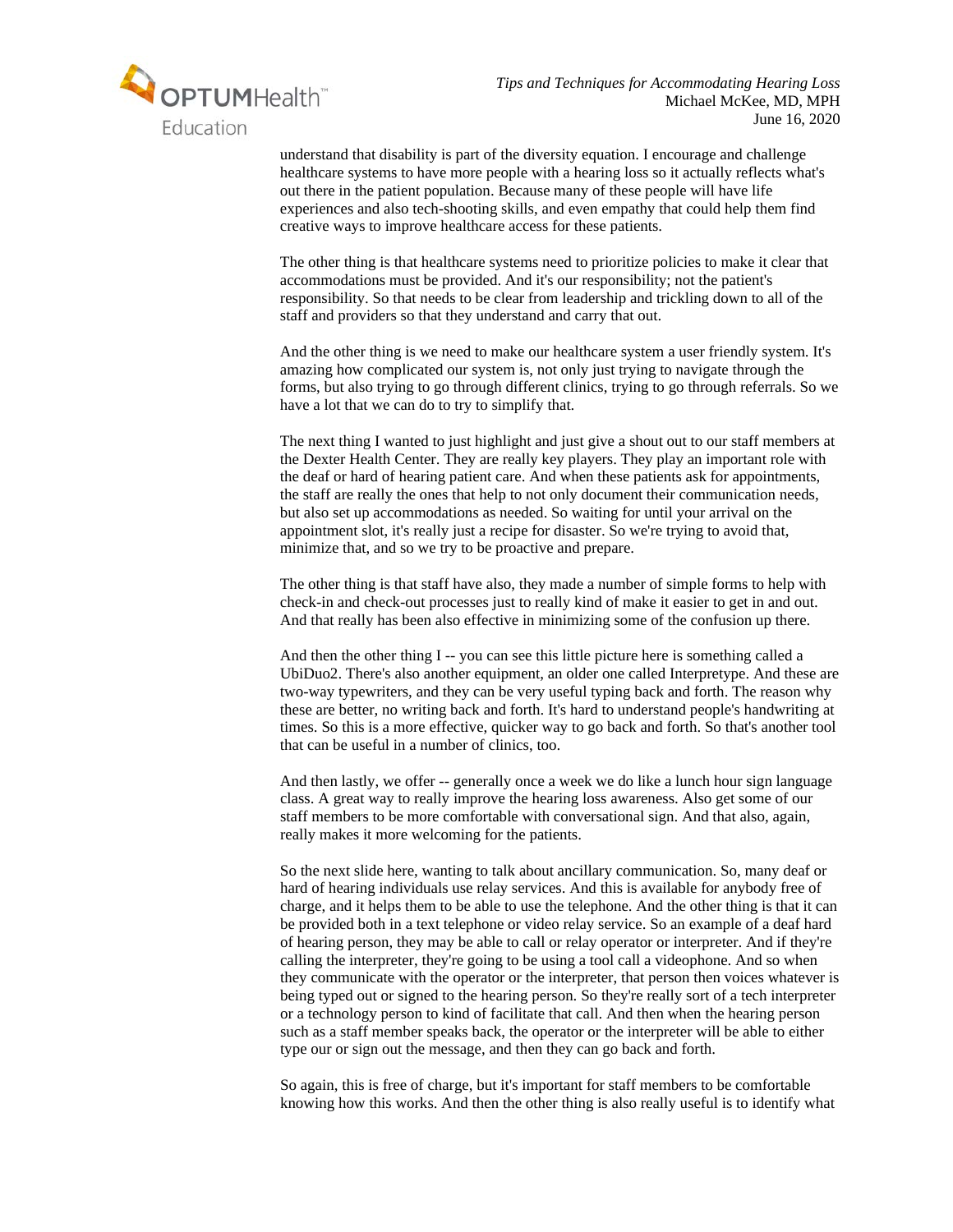

kind of telephone preferences they have. Do they use a video relay service? Do they use a videophone? Do they have a cell phone they prefer, or does it need to be set up so that they can hear you better? And then for certain clinics, unfortunately we don't have this here yet, but texting is also a great way to be able to mitigate some of those gaps, too.

And then we often try to assign proxy family members as backup contacts. That's been very helpful, along with patient portals. So patient portals, again, just remember for certain individuals, if they have lower literacy or even online or digital literacy issues, these are pretty tricky for those individuals. So just a caution there. And then lastly, set up the television in the waiting room with closed captioning. This is just yet another example of making them comfortable when they come to your clinic.

The other thing I wanted to just highlight how important it is to screen our patients. I'm a big believer that you need to screen everybody to identify who may be at risk for communication barriers. And this was part of the project. We have a screenshot from a best practice alert. And one of the interesting things that we've learned from this project is that by doing this best practice alert and prompting healthcare providers to simply ask, "Do you think you have a hearing loss?" And then prompting them for possible audiology referral to address a hearing loss. But what we noticed is that there was a huge indirect benefit is that it made the providers more aware who and who did not have hearing loss. And so we noticed that certain people started to pay more attention on how they were talking or communicating with these individuals. So that was exciting to see. And I hope that this will be expanded and just provide so many tools so we can identify these people better.

So the next slide here, I wanted to just briefly spend some time talking about the COVID-19 pandemic. This has certainly affected us in so many different ways. And with the COVID-19, it's really affected deaf or hard of hearing people not only in the healthcare setting, but also across society. So hospitals and designated clinics have set up to manage COVID-19 positive patients by doing a number of restrictions, reducing ability for the deaf or hard of hearing patients to communicate. So a classic example is using a face mask. And unfortunately, many places have not really come up with good solutions to overcome that. So I wanted to spend a little bit of time talking about how that could be overcome and what do we do to improve the quality of the communication in this unfortunate time.

And then the other thing is we need to just remember that despite the pandemic, we are still obligated through the Americans with Disabilities Act to ensure effective communication. And so I can even just tell you personally that even a simple trip to the store is now much more difficult for someone like myself. Everybody is masked. It's hard to understand. And so while masking is a critical tool to help reduce people's risk, and I encourage that, but we also need to decide how we can mitigate some of those communication barriers. And so on the next slide, I want to just talk a little bit about ways that we can actually overcome that.

So one of the things is that we have greatly ramped up virtual health. So we have virtual care appointments. These are often available in telephone, but also in video visits. But video visits, we need to pay attention; are these actually creating barriers, or are we making them accessible? So an example of deaf signers, we need to make sure that we ensure a three-way video visit because that allows an interpreter to participate. And I'll show you a mock three-way call in the next slide. But Zoom, especially if you subscribe to a Zoom that has HIPAA compliance, greater security, will allow you to do that.

But many of our electronic health records are able to work with virtual health and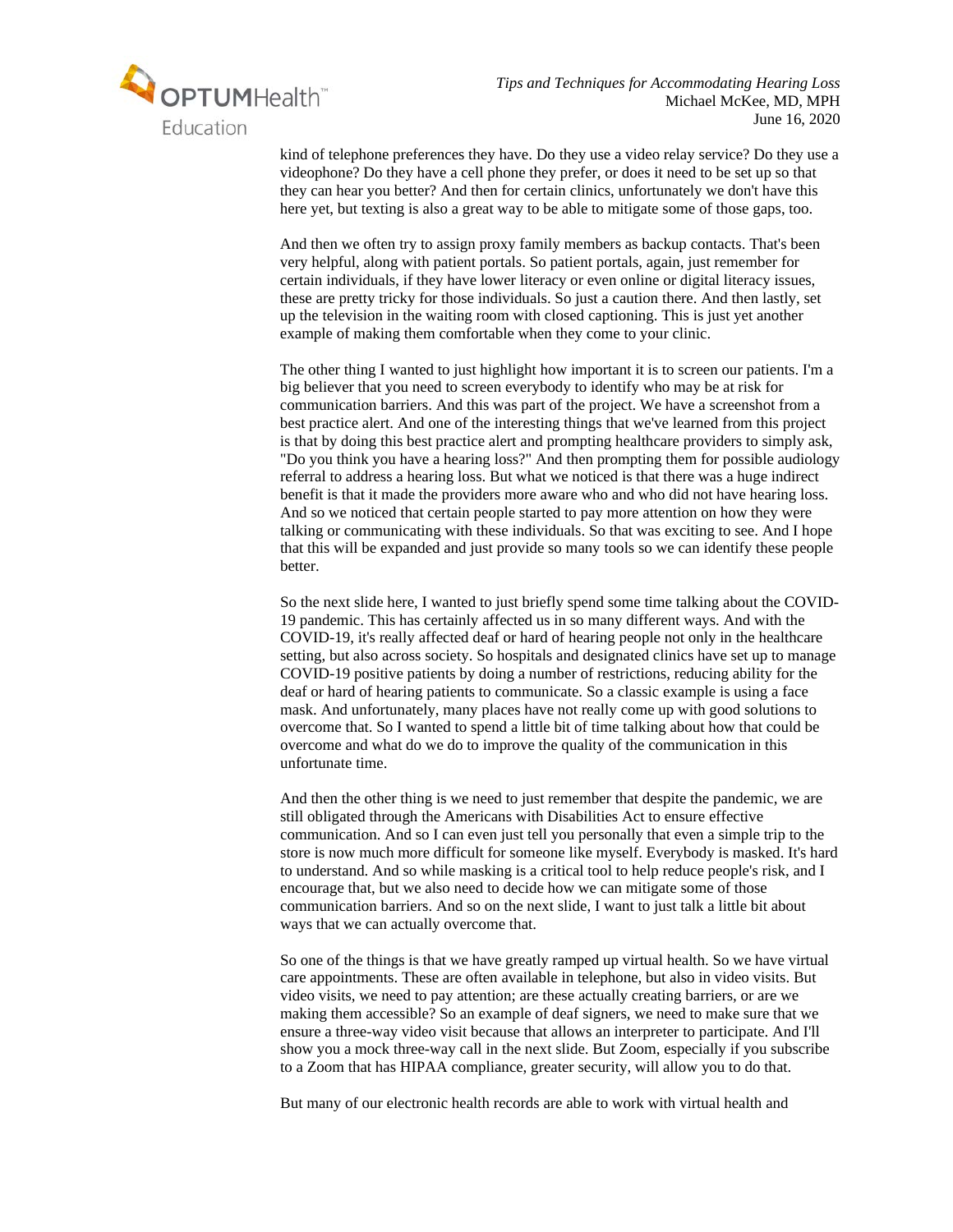

Amwell, which can provide capabilities for these three-way video visits. Many academic centers also offer these because a medical student in education, they have preceptors, medical students and patients participating. So check and see if you have that capability because it really allows for the deaf person, the interpreter and yourself to participate in a video format.

And video formats are really, really critical. They provide a lot of information. So we can actually see the person. We can see if they're clinically well. And that actually allows us to have interpreters who are medical interpreters rather than those who are like relay service interpreters who are not medically certified interpreters. And then by going through telephone visit through a relay service, we're not going to be able to see these people. And that's going to reduce not only the amount of information we can learn from the patient, but also lower the provider-patient engagement they report.

So this is an example of we have two -- just demonstrating a mock three-way call. So both of these are staff interpreters here at Michigan Medicine. So just demonstrating calling this mock deaf patient, and then the interpreter's actually signing "sick" for that patient. And so this format can really help me not only see that that patient, is she feeling okay, but the person also could see me, but also have acceptable communication through the interpreter.

The next thing is what can you do about the mask? And the need for clear mask is exploding. And fortunately, there are two FDA approved mask suppliers. Safe'N'Clear and ClearMask are both now currently approved. Both provide a clear viewing of the lips, which could be helpful for reading lips or seeing the facial expressions. These masks are also useful for children and other people with communication difficulties. And I just recently gave some trial masks to behavioral peds clinic, and they actually have found that to be super helpful not only to reduce the anxiety among pediatric aged patients. So, something to think about. Again, this is just yet another principle of universal design. This should really expand the number of these clear masks everywhere.

And then the other thing is so in the bottom picture here, for highly aerosolized situations, we cannot use the above Safe'N'Clear or ClearMask. They are not approved for that purpose. And so in that situation, you have to think about using a powered air purifying respirator instead. And these are not cheap, but it does provide another way to have a clear viewing panel.

So this is an example, it's a picture. I am standing next to our iPad mounted on a pole unit. And these mobile pole units were quickly set up to -- because the staff interpreters were no longer able to meet patients in a variety of clinics. So we had to quickly ramp this up and allow for patients to have access to interpreters. And so our staff interpreters were able to call through these iPad devices. This was done to not only to serve our precious personal protective equipment early on, but the staff interpreters were also being protected until we could get them trained. Our staff interpreters are now available to come in person since there's more availability for PPE. And there are certain situations in which an interpreter needs to be present. So in this case, deaf/blind needing tactile signs, there's no way to overcome this even with a more remote interpreting setup.

There are additionally a number of other ways that can help for the greater deaf or hard of hearing population, and those are writing tablets or communication boards. We call them boogie board. So they are available to inpatient units. These are really helpful tools to be able to do quick chats back and forth. For anything longer, though, I would strongly encourage to not only have an interpreter or to provide captioning services. These are useful for just short conversations.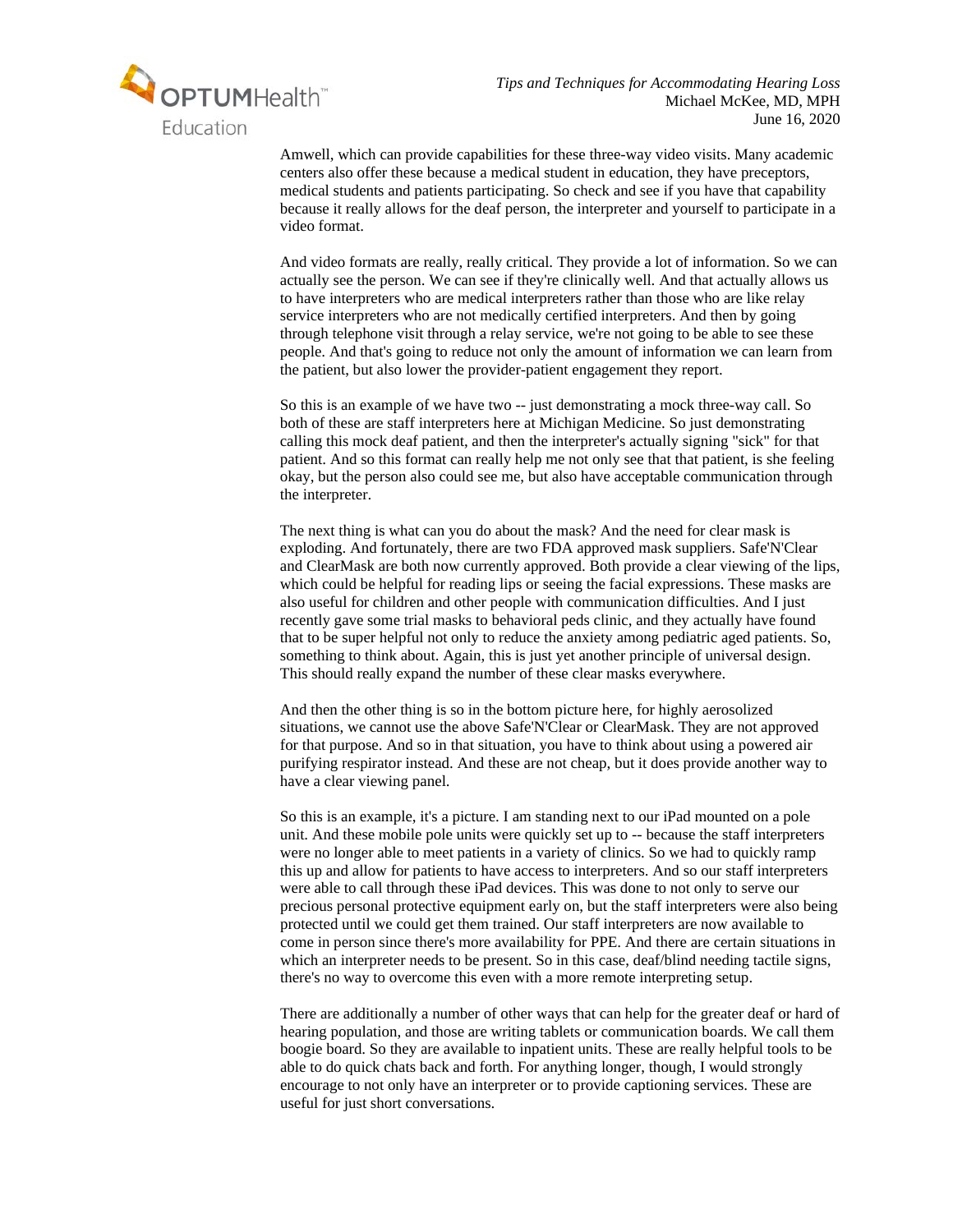

And then lastly, you can see this picture below with a bar going through the ear. It's a universal picture that's used to demonstrate that a person has a hearing loss. I can't emphasize enough that signage, especially properly placed signage, really can play an important role improving that communication quality. When the providers or the staff members are aware that there is a person at risk for communication breakdown, you will often see a change in their behavior and their approaches and hopefully improve the quality of communication with that patient.

So in personal devices, we fortunately arrived at a time in which our smartphones and tablets are so critical in terms of how we communicate effectively. And many of these smartphones or tablets come with apps, and they have automatic speech recognition. So examples would be Google Live Transcribe, Otter, Ava and Interact Streamer. Many of them actually provide a short or a limited number of hours for free. But if you need more hours or need a better quality program, there's a small subscription fee. Many of them are usually around like about \$10 or so per month. So it can be another tool, especially for those in the community, again, for short conversations. It's important that you need to speak clearly into the phone for these to work effectively. There are still going to be some errors, but again, they're improving on the accuracy. So, it's an exciting tool and resource to check into as well.

There are limited availability. It's again a subscription plan where deaf signers can actually contact other interpreters online through apps. And these are more used in a community setting. Keep in mind that we are responsible to provide these accommodations free of charge for our patients.

So one of the other changes that I have started to do since the COVID-19 pandemic has hit us is really thinking about how we can empower our deaf or hard of hearing individuals and their caregivers. So I actually now spend a couple minutes with my deaf or hard of hearing patients to really explain how they can actually prepare for possible hospitalization. Keep in mind that many of us are going to be hospitalized due to the COVID-19 situation, so how can we prepare for that?

So just briefly just talking about some of the technology tools that may be useful. Also having a hospital kit or a bag. Not very different from what a lot of mothers and fathers do when they get ready for the birth of their child. So it's important to really just have a bag ready. The bag can also include the chargers that have extra batteries for hearing aids or cochlear implant batteries as well. But the other thing is it's really just trying to get them to be comfortable, not be shy, but talk to the healthcare team members and say, "I have a hearing loss. I need to borrow accommodations. Please be patient with me." And then the other thing that's also useful is to bring prior records, as well as family history and medications.

And then the other thing that I encourage them to do is be proactive. Call ahead. Make sure that accommodations are being set up. Check regularly so that if not, they don't arrive without accommodations being set up.

And then lastly, wanted to just really talk about communication access plans. These are also kind of like birth plans. They provide how you can achieve accessible and effective communication with these individuals. And so they're really useful, and they should be part of a medical chart as well. And they can be placed with the head nurse to be able to communicate with the rest of the team as well.

So, other assistive devices. We obviously know much about hearing aids and cochlear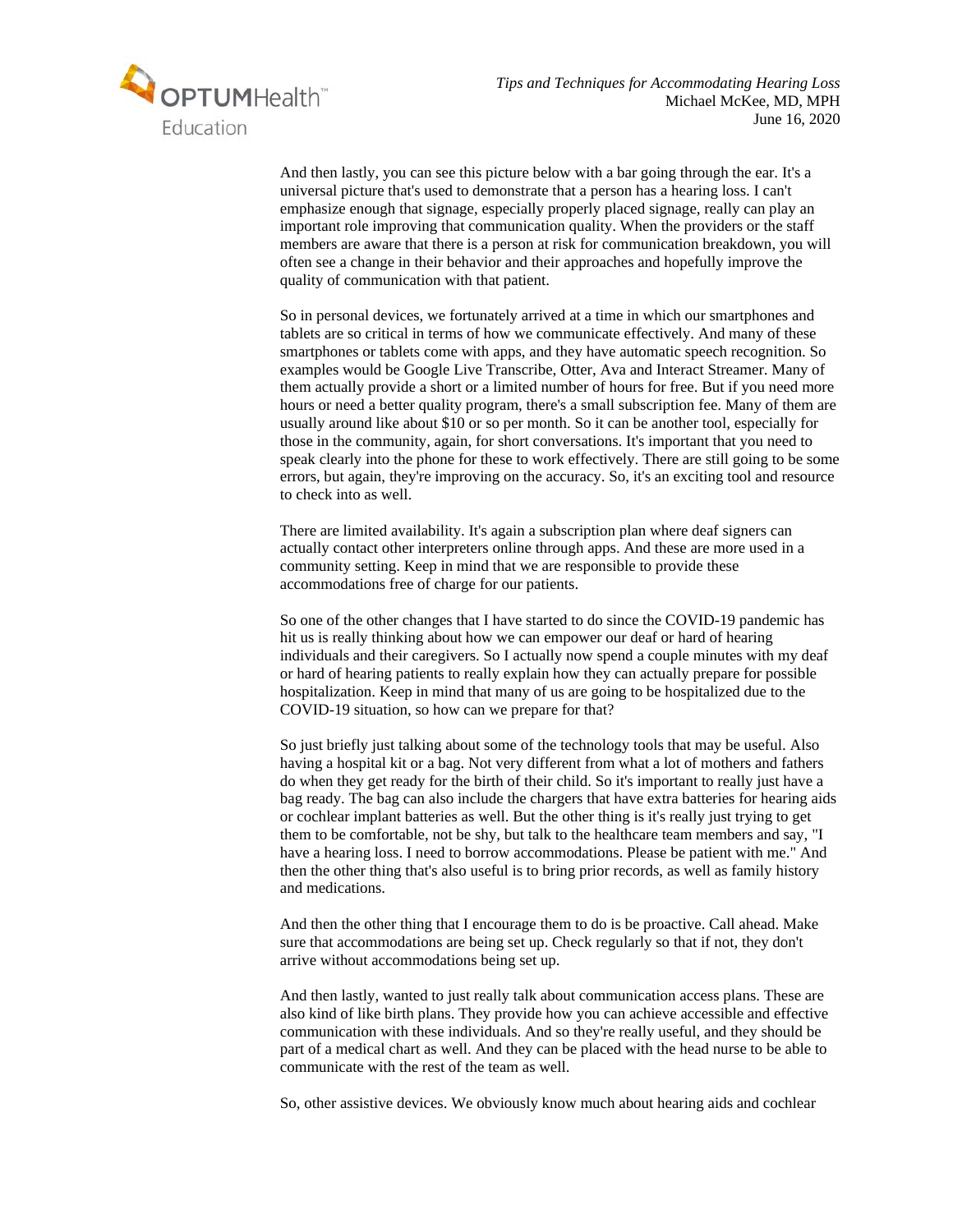

implants. They both have been very helpful for millions of Americans. But it's important that during a hospital stay, you need to make sure that they're in good working order. We need to make sure that batteries, there's enough batteries for them to get through the entire stay. Do they need battery chargers? So this again is something that we need to be aware and help them so that they can be able to communicate with the team.

Hearing assistive technology, again, I mentioned earlier personal sound amplification products can be very useful. But keep in mind that this is not going to be a solution for those with severe and profound hearing loss. But it can be a useful tool for mild to moderate. And they're not expensive. So some devices like a Pocket Talker, it's going to be about \$100. Some of them are even cheaper than that.

And then the other thing I was talking about earlier is this speech to text apps. So again, Ava and Live Transcribe, these are again programs that we can have ready. It might be a good idea to have that downloaded on your phone, be able to facilitate for these quick, spontaneous conversations to be able to work with these people.

But then lastly, it's again the closed captioning in the hospital TV is really critical. And when I was in the hospital with my wife when we had our second son, I was amazed at how much information was shared through our hospital TV, not only for health education videos, but notification about meals and so forth. So make sure that the closed captioning is also working.

So in terms of future steps, they're not quite there yet, but there are a number of research programs. They're very experimental at this time, but signing avatars. So these are really going to be helpful for people who are deaf signers and primarily communicate in sign language. Again, I expect that this will be something down the road, possibly in the next decade would be another tool that can actually facilitate communication back and forth. And then keep in mind, it's amazing how much better in terms of the automatic speech recognition with many of these programs now are free apps. So take advantage of them. They are continuing to improve.

And then lastly, the wearable devices. So not only smartwatches, but smartglasses really will offer another tool and delivery mode to provide accommodations. They have captioning or even interpreter be able to be visible through these devices. So it's an exciting time with technology potentially helping in a number of ways.

Then just wanted to wrap up here. I want to just emphasize that remember that the patient through their life experiences are often the experts. And we need to be humble enough. We need to really ask them and learn from them as well.

So I'm going to wrap up here. And I will also provide my contact information if there's anybody who wants to reach out or has additional questions. And I'll stop here and then I'll take a look at the question-and-answer and hopefully get through as much as I can. Thank you so much.

So I see the first question here. "In terms of working telephonically, I was wondering if there are any kits for talking with hard of hearing individuals over the phone." So again, one of the important things to recognize is that when you talk to these relay service operators or video relay interpreters, many of them may initially sound like a sales call. So be patient. It's important to learn what they sound like so that you're more prepared for the next time. And also remember to speak clearly, slowly. Make sure that the communication's going through.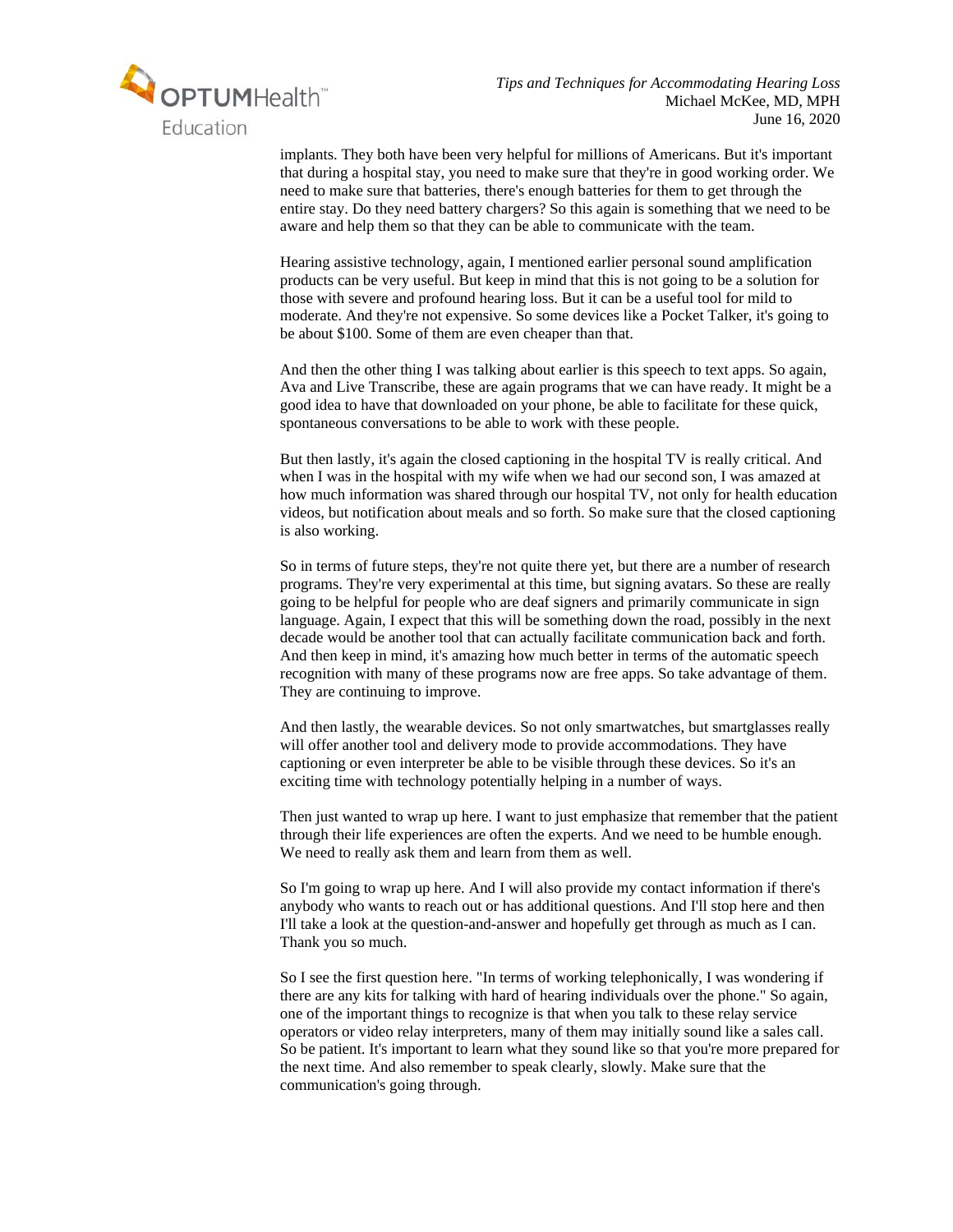

Some people may actually just prefer an amplifier on their phone. So, some people may need just a brief few seconds to be able to hook up their amplifier or to adjust it. So, just be patient working with these people and just simply asking if you have a notification in the chart saying that they have a hearing loss, just say, "Can you hear me okay with this?" And then see if they can. If not, what else can be done.

Then the next question I have here, "What are the accommodations for cognitive impairment due to deaf or hard of hearing individuals?" So this is an extremely difficult group to work with because of the lack of accessible tools. We don't have many validated tools for this group, not only to assess their cognitive in terms of the cognitive decline, but this is a group that you're going to need to understand -- are going to require more effort to communicate. I would strongly recommend the use of teach-back, teach-thegoal, work with them, use of visuals. Caregivers also could be really critical. They could be very important to help facilitate some of this as well. But this is a group I think we're going to see more research, try to figure out what are best approaches. Also, how can we assess these people effectively? So it's a hot topic, and I expect there'll be more to come in the upcoming years. But again just to take the time, also summarize, provide teachback, teach goal would be probably the next step to do that.

So next question here is, "Any helpful strategies for adolescents with hearing loss who are resistant to using hearing aids?" So again, after cost, the refusal to use hearing aids is usually because of vanity and stigma. So keep in mind, this may not necessarily just be somebody who's vain, but may struggle with other peers maybe picking on this person just because of the stigma that's connected with hearing loss. So it's important to be patient, also to provide some support.

In this case, I would strongly recommend to connect this individual with a variety of social support or peer programs. So depending if it's a cochlear implant or hearing aids, there are a number of organizations that I would encourage you to check into. So the National Association of the Deaf often have a number of youth camps. The Hearing Loss Association of America also offers camps for youth as well. And so I would encourage them to get connected. It's nice to have other peers similar to yourself, and that will hopefully help make them more comfortable using these hearing aids.

And then the next question is, "Can hearing aids help when someone has hearing loss with tinnitus?" Now keep in mind that hearing aids may or may not help. This is also a tricky area in terms of the ringing in the ears. Some people may also have dizziness or even vertigo-like symptoms connected with this as well. There are some medical treatments for it. My suggestion if somebody is still struggling even after the usage of hearing aids, I would encourage them to follow up with their ear, nose, throat doctor to explore what other treatments that could be done. These are largely not going to be something that's going to be addressed primarily through medications. And with hearing aids, I've had mixed results. Most of the people usually have to follow up with the ear, nose, throat doctor to explore other types of treatments as well.

The next question is, "I was interested in the frequent comorbidities with hearing loss. And is there a cognitive information between things like dementia or hard to see to hearing loss?" So, it depends on the health condition. So for cognitive decline, we actually have pretty good information that hearing loss actually can result and cause increased risk for cognitive decline. The reason for that is that when you develop hearing loss, you automatically lose a lot of stimulation to your environment. You lose stimulation and the ability to communicate with your peers, your close loved ones. And what that does, it actually reduce the amount of information that you normally process.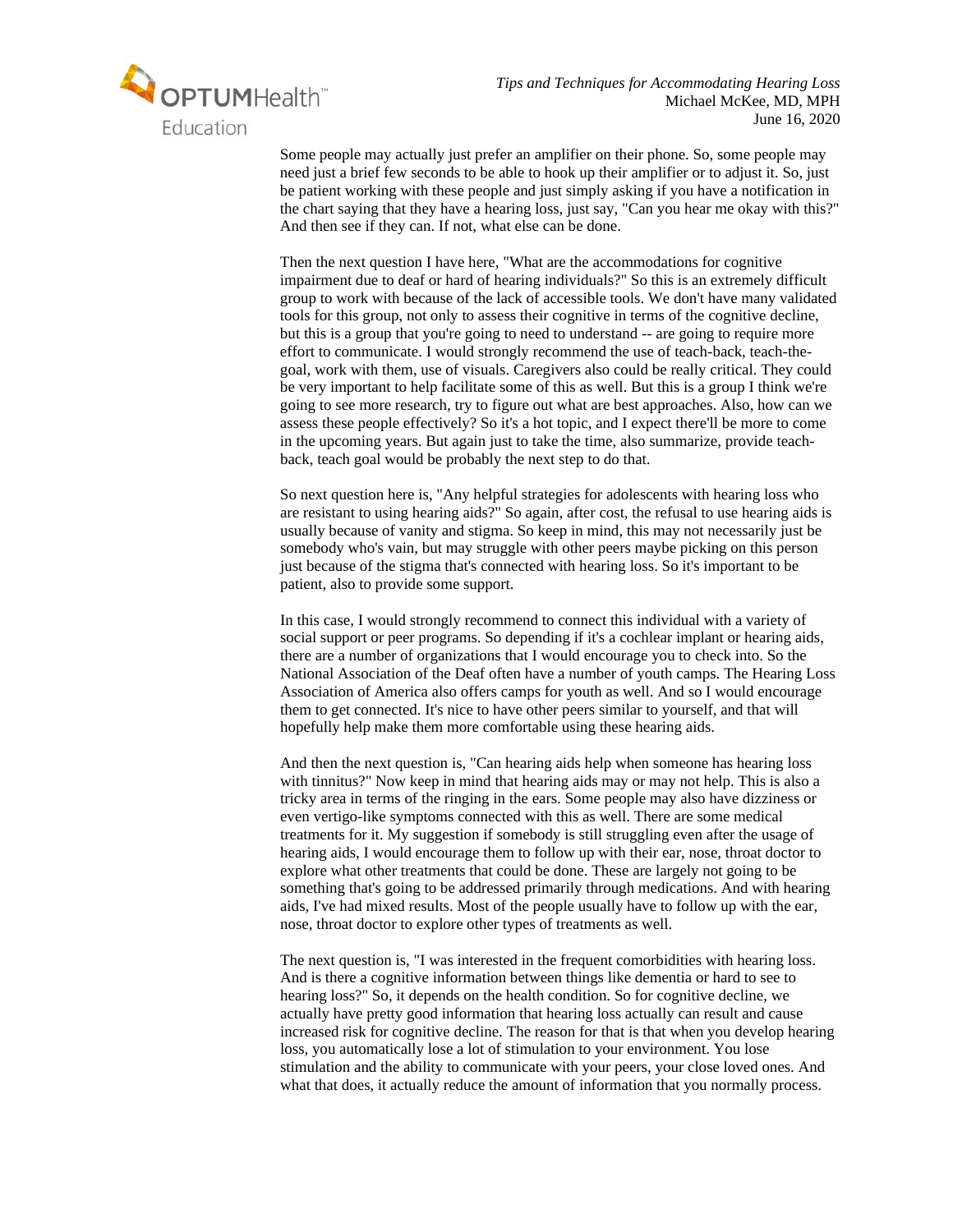

At the same time, trying to navigate in a world, a hearing world with hearing loss, it's very difficult. And so that actually increases the level of stress, increases the level of demand on the brain. So instead of being able to focus on higher learning or other items, it's instead trying to cope and manage all the additional stress just to get basic information. That's why it's so critically important to make sure that we have an acceptable and effective communication in our healthcare environment. It helps to reduce the anxiety and stress and be able to manage these conditions better.

For heart disease and diabetes, we are less clear on the causality. Most likely for most of these people, though, is that there's going to be microvascular damage to the hearing apparatus. And so people with diabetes, cardiovascular disease over time, due to inflammatory mark changes and vascular changes, will end up destroying their hearing. So we expect that it's probably in some cases conditions leading to an elevated risk of hearing loss. So it can actually go both ways.

"What is being done from a political action perspective to get insurance, including Medicaid and Medicare, to cover hearing aids?" So, this has been a longstanding battle. So, many people are working hard on this. Unfortunately for Medicare, it does not cover hearing aids, and that's, again, why that's such a huge cost barrier. Medicaid, depending on the state, may actually cover hearing aids. So for example, in our state of Michigan, recently we did get coverage through Medicaid, and we're hopeful you can follow up and see how that is able to improve access to hearing health. But you're right; for Medicare and for many health insurance, we don't have coverage for hearing aids. And that's just continued to create an enormous gap, especially for those with lower income.

And so again, I encourage people to reach out to their government leaders to advocate for this because this simply I feel is a wrong -- it's a wrong thing to do. We need to ensure that all these individuals are able to get the appropriate hearing aid, cochlear implant or whatever hearing assistive technology they need. And I think that really does have an important role not only with healthcare use, but improving their health.

The other thing I want to just highlight is that there is an Over the Counter Hearing Aid Act that has been passed by Congress. It was passed in I think 2017, if I remember correctly. And that was partly a response due to the high cost of hearing aids. And the Over the Counter Hearing Aid Act, what it's trying to do is get more players to get involved and allow for the sales of hearing aids over the counter. And so we're hoping that we'll see more coming from Apple, Samsung, Nokia, big tech players, and they are going to be providing products very soon. Some of the -- there are some I know already available in places like Australia. And there are also some apps that can work with smartphones. And so it's another way to try to customize and use our available technology to improve the hearing.

So again, these are probably useful tools and strategies for those with mild to moderate hearing loss. But there needs to be a lot of advocacy to -- we need to be able to help these people. So I totally agree with that.

Rebecca Gleason: Dr. McKee, we have time for one more question before we conclude. Thank you.

Michael McKee: Sure. Let me just take a quick look here. I see here, CART, for example, is communication access real-time translation. So it's a way to caption? So that can actually be useful to provide captioning for people who need to be able to read the text instead of trying to listen to hear it.

And then briefly just recommend any personal sound amplification products? I have not